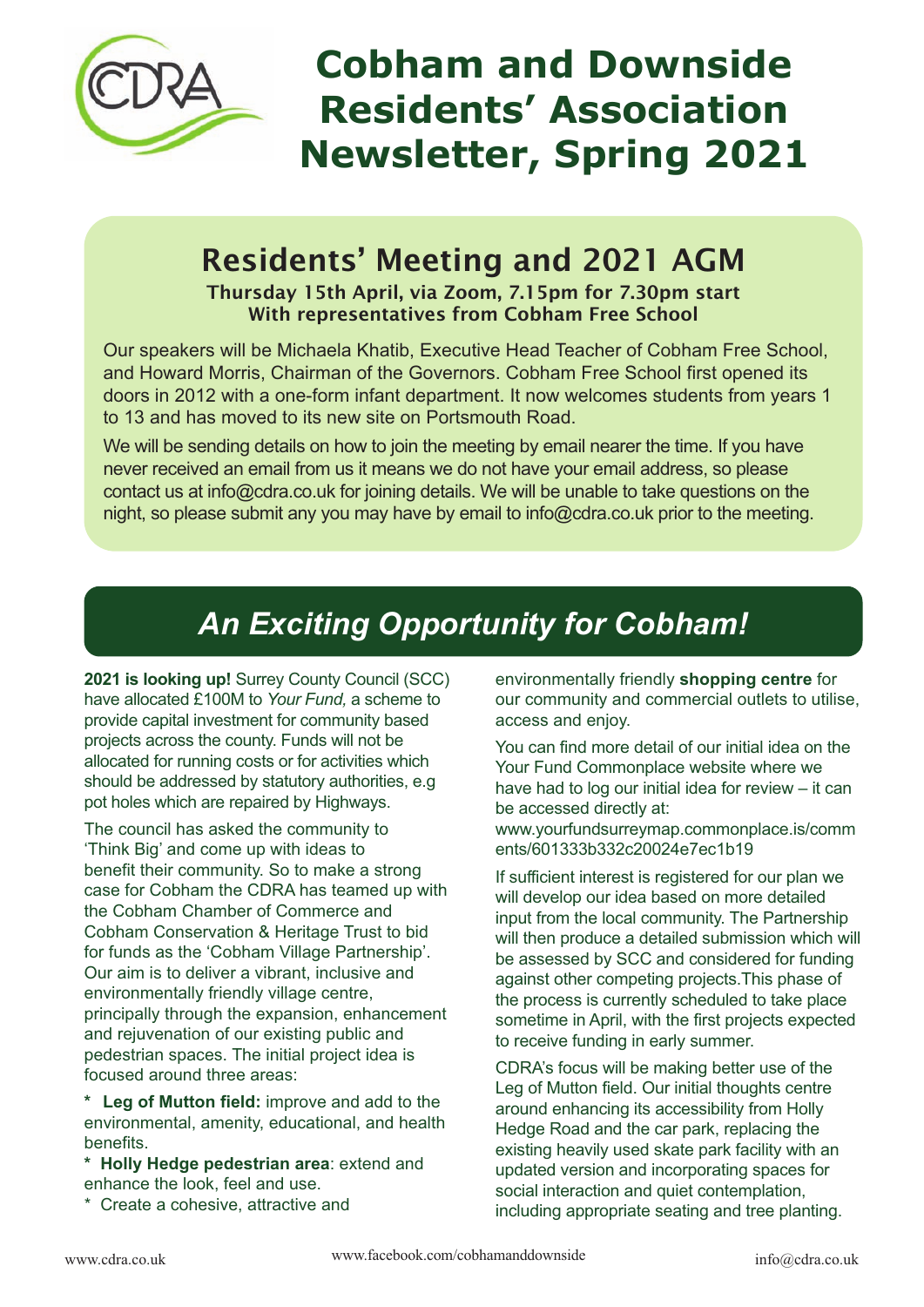To date we have had a very positive response, with other local groups who also have ideas for the Leg of Mutton wishing to join and support our efforts.

So, if you haven't yet registered your support for our idea, we would encourage everyone who has an interest in Cobham's future to consider registering

their agreement for the Partnership to move the initial idea to the next stage. This can be done by ticking the 'Agree' box in the link identified above. In addition, if you have some ideas of your own or you wish to give more detailed feedback to the Partnership team then please email them at: thecbohamvillagepartnership@hotmail.com

**From the Chairman...** As well as our major focus on planning and the urban environment, we've started a project to make Cobham a greener and more pleasant place. We're planting new trees and ensuring that mature trees are protected. In addition we are orking with tother local groups, the CDRA is bidding for over £1million from Surrey's *Your Fund* to improve the village centre.

Last summer, after 22 years in Downside, my wife and I moved to East Horsley and as the chair of a residents' association should be a local resident, I felt I must resign. I was so happy that existing committee member Steve Wood agreed to become the new Chair of the CDRA. After a career in commercial development, Steve is an expert on planning matters, and Cobham and Downside are very fortunate that he will be there to help us. I would like to thank everyone on the CDRA committee and our dedicated local councillors with whom I've had the pleasure to work with. I'm still local and plan to retain many links with Cobham and Downside and when allowed(!), visit the many friends I've made in this lovely village. **Ian Clifford**

### **P L A N N I N G**

CDRA offers advice and assistance to improve or resist applications and policies that adversely impact neighbours and the borough as a whole. We have advised residents on applications as diverse as the Esso Filling Station on Stoke Road and Cedar House. Other requests are welcome.

Recently, many developer-led applications have been for high housing densities that would change the character of the area outside the village centre. Many of these have been successfully resisted at Elmbridge Borough Council (EBC) planning committees despite officer recommendations to approve. Sadly, some successes have been overturned at appeal. The recent list includes: 18 Freelands Road, 36 Stoke Road, 2 Stoke Road, 4 Fairmile Lane, 9 Leigh Court Close, 32 Green Lane.

At a local level two important applications have been made which deserve residents' attention and another is expected shortly. The new tenants of the Medicine Garden have submitted proposals for a large restaurant and a new orangery running the width of the property. The gardens and outbuildings will be upgraded. Twenty seven homes, including nine affordable ones, are planned on the land currently

occupied by Challenge Fencing, McDonald Fencing and a residential farmhouse on Downside Road. It is Green Belt land but has previous development.

Both of the applications has pros and cons but it is clear that both have impact on the Conservation Area at Plough Corner, traffic speeds, local flooding and sewer overflows. We are currently working closely with local residents before reaching final conclusions on representations to the council. Should they be approved, it is important that mitigation measures are included in conditions to any permission in this highly sensitive location.

Finally, at Cedar House, we understand that a planning application is being prepared and we have been requested by residents immediately adjacent to provide independent advice.

#### **Local Plan**

As you will have seen from our emails and newsletters, EBC is currently in the process of producing its new Local Plan which includes that a minimum of 633 new homes be built in the borough each year. This number is based on a flawed government policy and threatens our residential environment.

We are delighted to be joined by other resident groups across the Borough in forming the Alliance of Elmbridge Residents and Civic Groups, which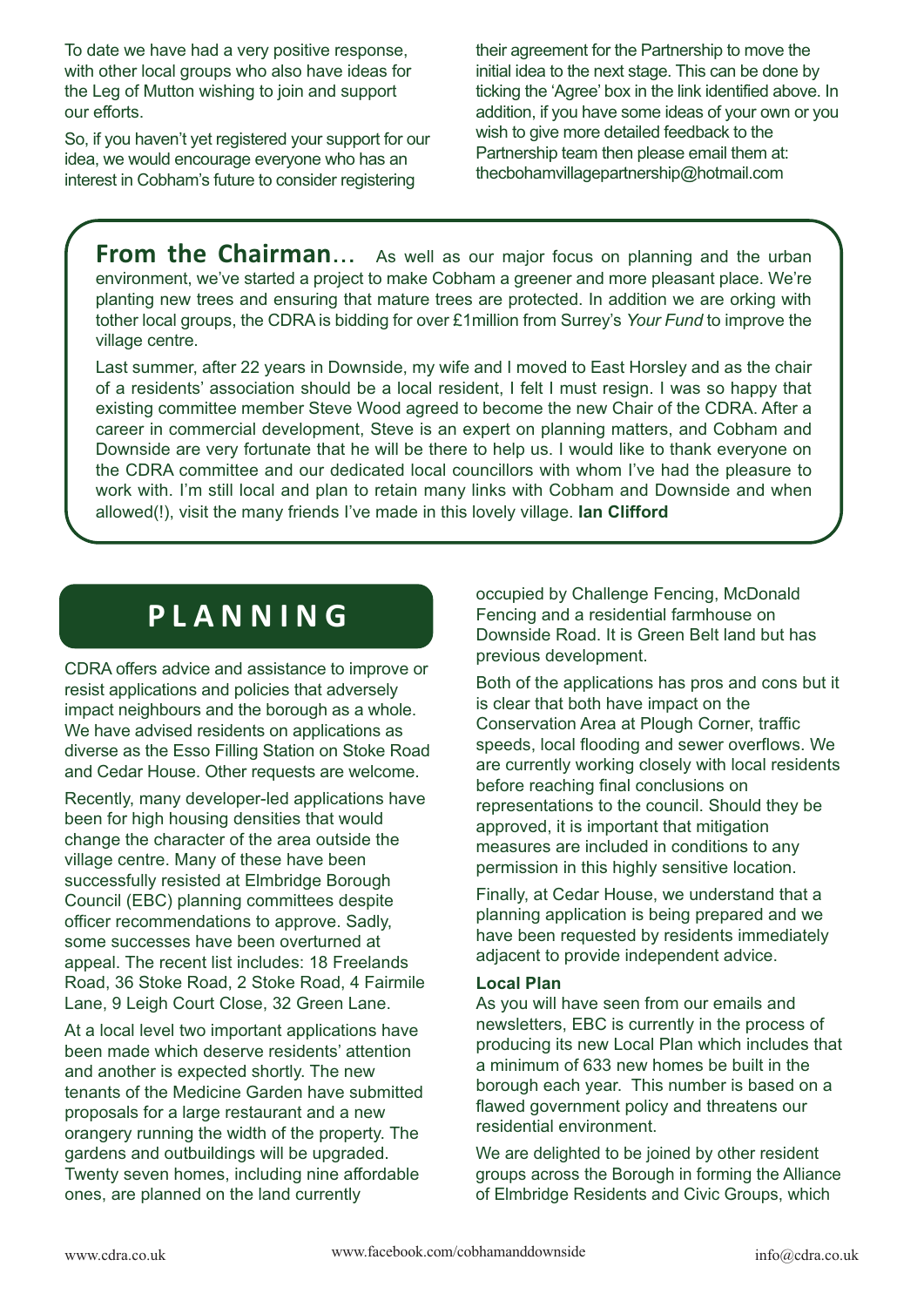will present a united front in opposing these imposed numbers. The group sent Statement of Position to councillors and political groups which urges them to reject the flawed policy and proposes an objectively assessed housing need. You can see this document, along with the list of resident group supporters on our website www.cdra.co.uk. It will be followed up by a paper identifying why Elmbridge is subject to exceptional circumstances, which necessitate and justify our stance.

#### **Wisley Airfield Development**

You will no doubt be aware of the proposed development of 2100 homes at Wisley Airfield by national housebuilder Taylor Wimpey. The development immediately adjoins the Elmbridge border at Old Lane, Ockham just two miles from Cobham centre. It is around nine miles from Guildford Town Centre.

Despite the proximity to Elmbridge, and Cobham in particular, it will be Guildford Borough Council who will decide the application. EBC will hopefully be a formal consultee but our representations may well carry less weight than those of residents within GBC's boundaries.

With this in mind, CDRA has secured a seat on the Community Liaison Group, set up by Taylor Wimpey for local residents to give feedback prior to application. There are many issues associated with such a large new settlement on our doorstep and we are concerned in particular about the effects of the following on our village:

- Bus route proposed from Wisley to Cobham centre along Ockham and Plough Lanes to facilitate access to the retail facilities in our town.
- Car and cycle journeys on the same route for the same purpose.
- Potential use of Cobham Health Centre
- New access corridors and cycle routes over the Green Belt between Old Lane and Plough Corner.

Taylor Wimpey has already made public that one of the key attractions of its new settlement is its proximity to the shopping and facilities in Cobham, in particular Waitrose, and have also requested feedback from EBC on the capacity of Cobham Health Centre. They will be reluctant to spend money on infrastructure to address these issues unless the case is made for it by the relevant authorities.

Our High Street businesses may benefit from the increase in trade, but the prospect of buses and a car-rat run along the narrow Plough Lane is not attractive. It is subject to flooding on a regular basis and is effectively single track in parts.

When added to the new development proposals at the Medicine Garden and 27 homes on Downside Road, serious attention is needed.

Taylor Wimpey will issue the first draft of its Travel Plan in the next few weeks and we will see what is proposed by way of bus links and hopefully the discussions it has had with EBC and SCC.

CDRA will keep the community appraised of progress on the matter.

### **P O L I C I N G**

Surrey Police's 'Policing your Community' events, attended by Chief Constable Gavin Stephens, PCC David Munro and the local Borough Commander, have returned - virtually! They provide an opportunity to hear what the police are doing to support local residents and allow residents to ask questions. The public engagement session for Elmbridge took place on February 1st and included our Borough Commander, Inspector Dean Bert. You can view a recording of the event at: https://youtu.be/I2- G5rDx\_wE

Supporting our Borough Commander at a local level we also have a PCSO for Cobham and Oxshott. Sarah Janes took on the role in December 2020. In addition, we have a very active Community Engagement Volunteer, Anne Pickering, who works as part of the Elmbridge Neighbourhood Team. Anne produces weekly reports on burglary and vehicle crime, key issues



*Flooding in Plough Lane at the Pointers Road junction area after the recent wet weather. This will be problematic for increased traffic to and from the Wisley Airfield development*